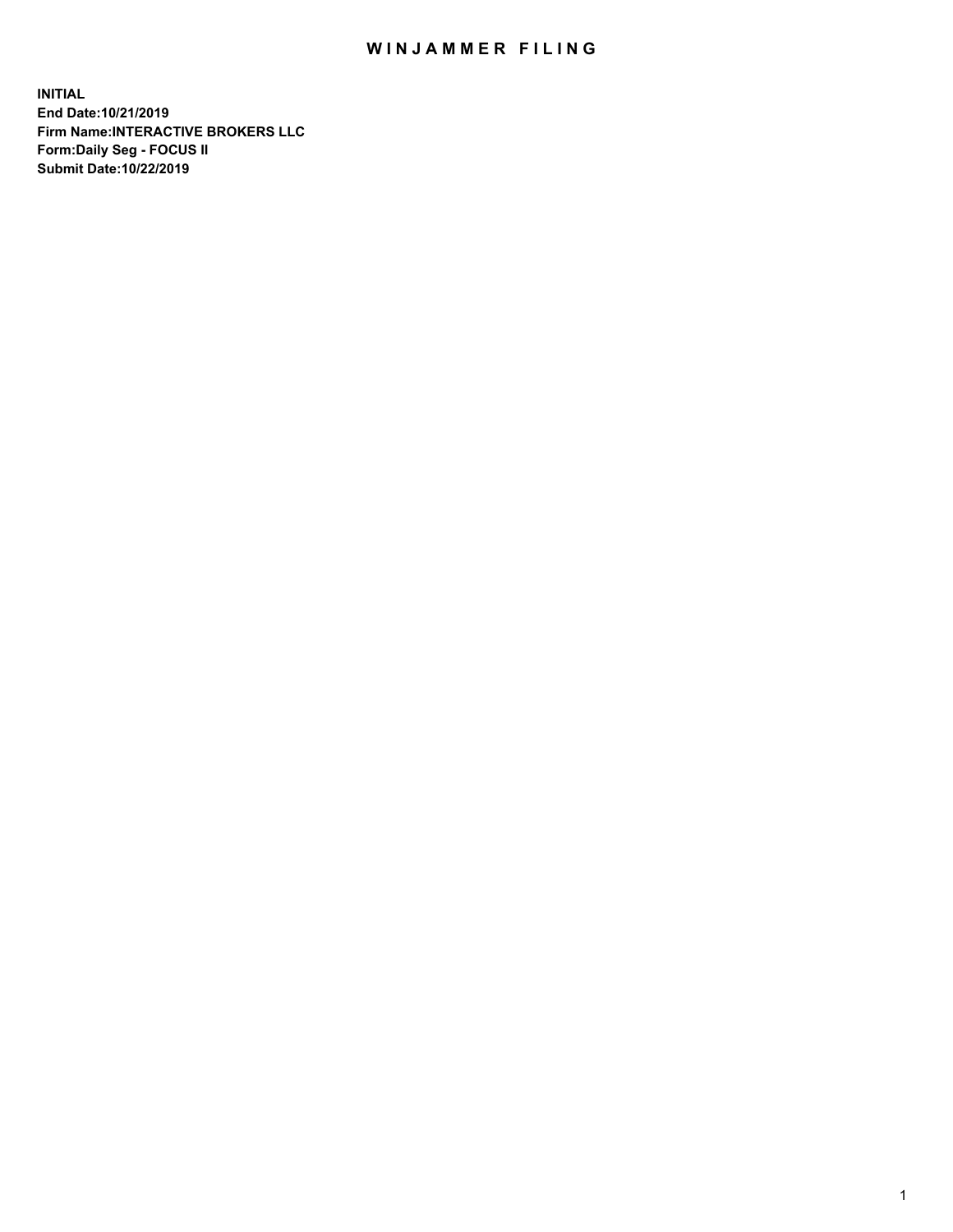**INITIAL End Date:10/21/2019 Firm Name:INTERACTIVE BROKERS LLC Form:Daily Seg - FOCUS II Submit Date:10/22/2019 Daily Segregation - Cover Page**

| Name of Company                                                                                                                                                                                                                                                                                                                | <b>INTERACTIVE BROKERS LLC</b>                                                                  |
|--------------------------------------------------------------------------------------------------------------------------------------------------------------------------------------------------------------------------------------------------------------------------------------------------------------------------------|-------------------------------------------------------------------------------------------------|
| <b>Contact Name</b>                                                                                                                                                                                                                                                                                                            | James Menicucci                                                                                 |
| <b>Contact Phone Number</b>                                                                                                                                                                                                                                                                                                    | 203-618-8085                                                                                    |
| <b>Contact Email Address</b>                                                                                                                                                                                                                                                                                                   | jmenicucci@interactivebrokers.c<br>om                                                           |
| FCM's Customer Segregated Funds Residual Interest Target (choose one):<br>a. Minimum dollar amount: ; or<br>b. Minimum percentage of customer segregated funds required:% ; or<br>c. Dollar amount range between: and; or<br>d. Percentage range of customer segregated funds required between:% and%.                         | $\overline{\mathbf{0}}$<br>$\overline{\mathbf{0}}$<br>155,000,000 245,000,000<br>0 <sub>0</sub> |
| FCM's Customer Secured Amount Funds Residual Interest Target (choose one):<br>a. Minimum dollar amount: ; or<br>b. Minimum percentage of customer secured funds required:%; or<br>c. Dollar amount range between: and; or<br>d. Percentage range of customer secured funds required between:% and%.                            | $\overline{\mathbf{0}}$<br>$\overline{\mathbf{0}}$<br>80,000,000 120,000,000<br>0 <sub>0</sub>  |
| FCM's Cleared Swaps Customer Collateral Residual Interest Target (choose one):<br>a. Minimum dollar amount: ; or<br>b. Minimum percentage of cleared swaps customer collateral required:% ; or<br>c. Dollar amount range between: and; or<br>d. Percentage range of cleared swaps customer collateral required between:% and%. | $\overline{\mathbf{0}}$<br>$\underline{\mathbf{0}}$<br>0 <sub>0</sub><br>0 <sub>0</sub>         |

Attach supporting documents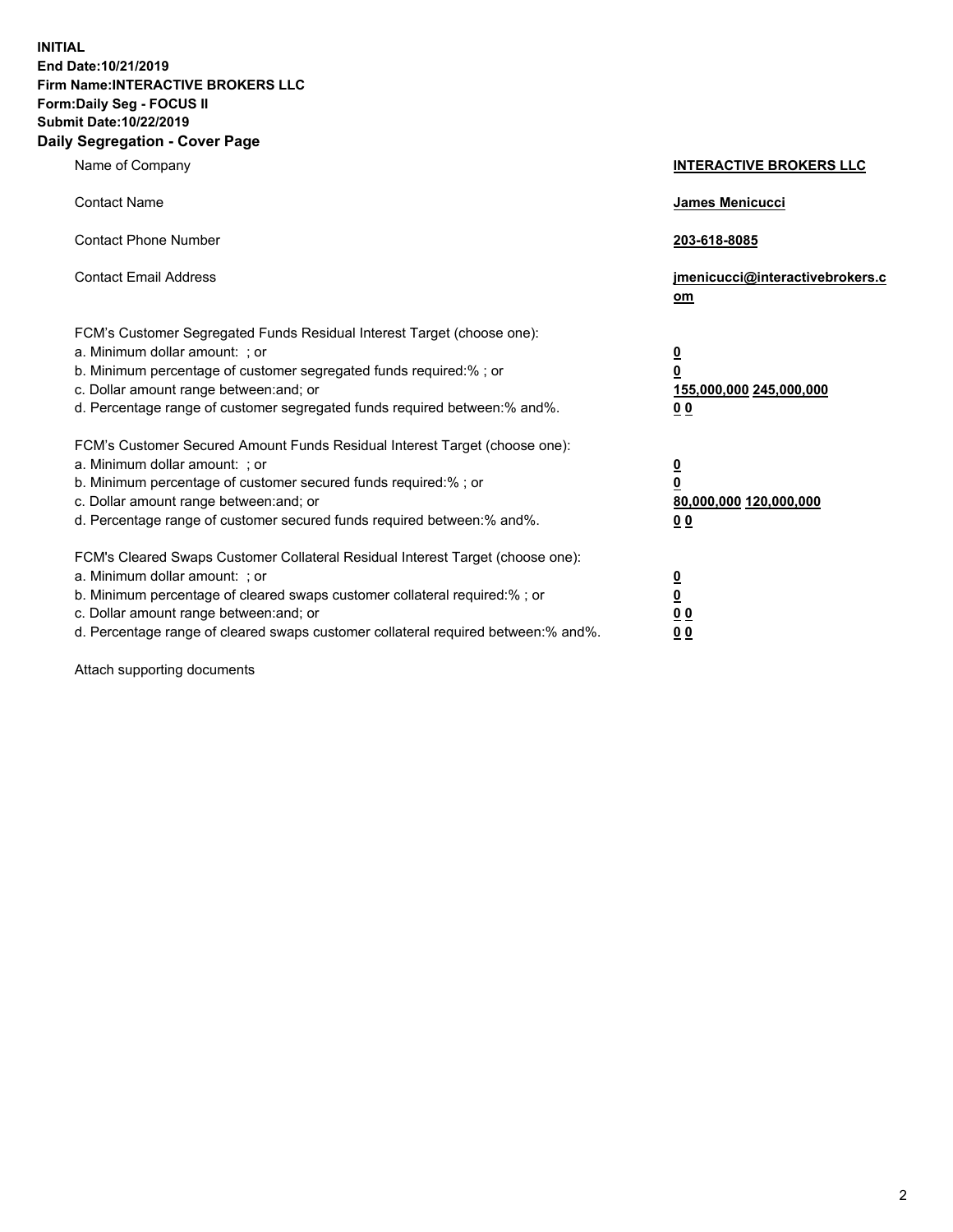## **INITIAL End Date:10/21/2019 Firm Name:INTERACTIVE BROKERS LLC Form:Daily Seg - FOCUS II Submit Date:10/22/2019 Daily Segregation - Secured Amounts**

|     | Daily Segregation - Secured Amounts                                                         |                                                |
|-----|---------------------------------------------------------------------------------------------|------------------------------------------------|
|     | Foreign Futures and Foreign Options Secured Amounts                                         |                                                |
|     | Amount required to be set aside pursuant to law, rule or regulation of a foreign            | $0$ [7305]                                     |
|     | government or a rule of a self-regulatory organization authorized thereunder                |                                                |
| 1.  | Net ledger balance - Foreign Futures and Foreign Option Trading - All Customers             |                                                |
|     | A. Cash                                                                                     | 498,439,939 [7315]                             |
|     | B. Securities (at market)                                                                   | $0$ [7317]                                     |
| 2.  | Net unrealized profit (loss) in open futures contracts traded on a foreign board of trade   | 7,019,052 [7325]                               |
| 3.  | Exchange traded options                                                                     |                                                |
|     | a. Market value of open option contracts purchased on a foreign board of trade              | 51,205 [7335]                                  |
|     | b. Market value of open contracts granted (sold) on a foreign board of trade                | -30,254 [7337]                                 |
| 4.  | Net equity (deficit) (add lines 1. 2. and 3.)                                               | 505,479,942 [7345]                             |
| 5.  | Account liquidating to a deficit and account with a debit balances - gross amount           | 2,687 [7351]                                   |
|     | Less: amount offset by customer owned securities                                            | 0 [7352] 2,687 [7354]                          |
| 6.  | Amount required to be set aside as the secured amount - Net Liquidating Equity              | 505,482,629 [7355]                             |
|     | Method (add lines 4 and 5)                                                                  |                                                |
| 7.  | Greater of amount required to be set aside pursuant to foreign jurisdiction (above) or line | 505,482,629 [7360]                             |
|     | 6.                                                                                          |                                                |
|     | FUNDS DEPOSITED IN SEPARATE REGULATION 30.7 ACCOUNTS                                        |                                                |
| 1.  | Cash in banks                                                                               |                                                |
|     | A. Banks located in the United States                                                       | 51,368,262 [7500]                              |
|     | B. Other banks qualified under Regulation 30.7                                              | 0 [7520] 51,368,262 [7530]                     |
| 2.  | Securities                                                                                  |                                                |
|     | A. In safekeeping with banks located in the United States                                   | 492,448,938 [7540]                             |
| 3.  | B. In safekeeping with other banks qualified under Regulation 30.7                          | 0 [7560] 492,448,938 [7570]                    |
|     | Equities with registered futures commission merchants<br>A. Cash                            |                                                |
|     | <b>B.</b> Securities                                                                        | $0$ [7580]                                     |
|     | C. Unrealized gain (loss) on open futures contracts                                         | $0$ [7590]<br>$0$ [7600]                       |
|     | D. Value of long option contracts                                                           | $0$ [7610]                                     |
|     | E. Value of short option contracts                                                          | 0 [7615] 0 [7620]                              |
| 4.  | Amounts held by clearing organizations of foreign boards of trade                           |                                                |
|     | A. Cash                                                                                     | $0$ [7640]                                     |
|     | <b>B.</b> Securities                                                                        | $0$ [7650]                                     |
|     | C. Amount due to (from) clearing organization - daily variation                             | $0$ [7660]                                     |
|     | D. Value of long option contracts                                                           | $0$ [7670]                                     |
|     | E. Value of short option contracts                                                          | 0 [7675] 0 [7680]                              |
| 5.  | Amounts held by members of foreign boards of trade                                          |                                                |
|     | A. Cash                                                                                     | 90,590,951 [7700]                              |
|     | <b>B.</b> Securities                                                                        | $0$ [7710]                                     |
|     | C. Unrealized gain (loss) on open futures contracts                                         | -5,325,778 [7720]                              |
|     | D. Value of long option contracts                                                           | 51,205 [7730]                                  |
|     | E. Value of short option contracts                                                          | <u>-30,254</u> [7735] <u>85,286,124</u> [7740] |
| 6.  | Amounts with other depositories designated by a foreign board of trade                      | $0$ [7760]                                     |
| 7.  | Segregated funds on hand                                                                    | $0$ [7765]                                     |
| 8.  | Total funds in separate section 30.7 accounts                                               | 629,103,324 [7770]                             |
| 9.  | Excess (deficiency) Set Aside for Secured Amount (subtract line 7 Secured Statement         | 123,620,695 [7380]                             |
|     | Page 1 from Line 8)                                                                         |                                                |
| 10. | Management Target Amount for Excess funds in separate section 30.7 accounts                 | 80,000,000 [7780]                              |
| 11. | Excess (deficiency) funds in separate 30.7 accounts over (under) Management Target          | 43,620,695 [7785]                              |
|     |                                                                                             |                                                |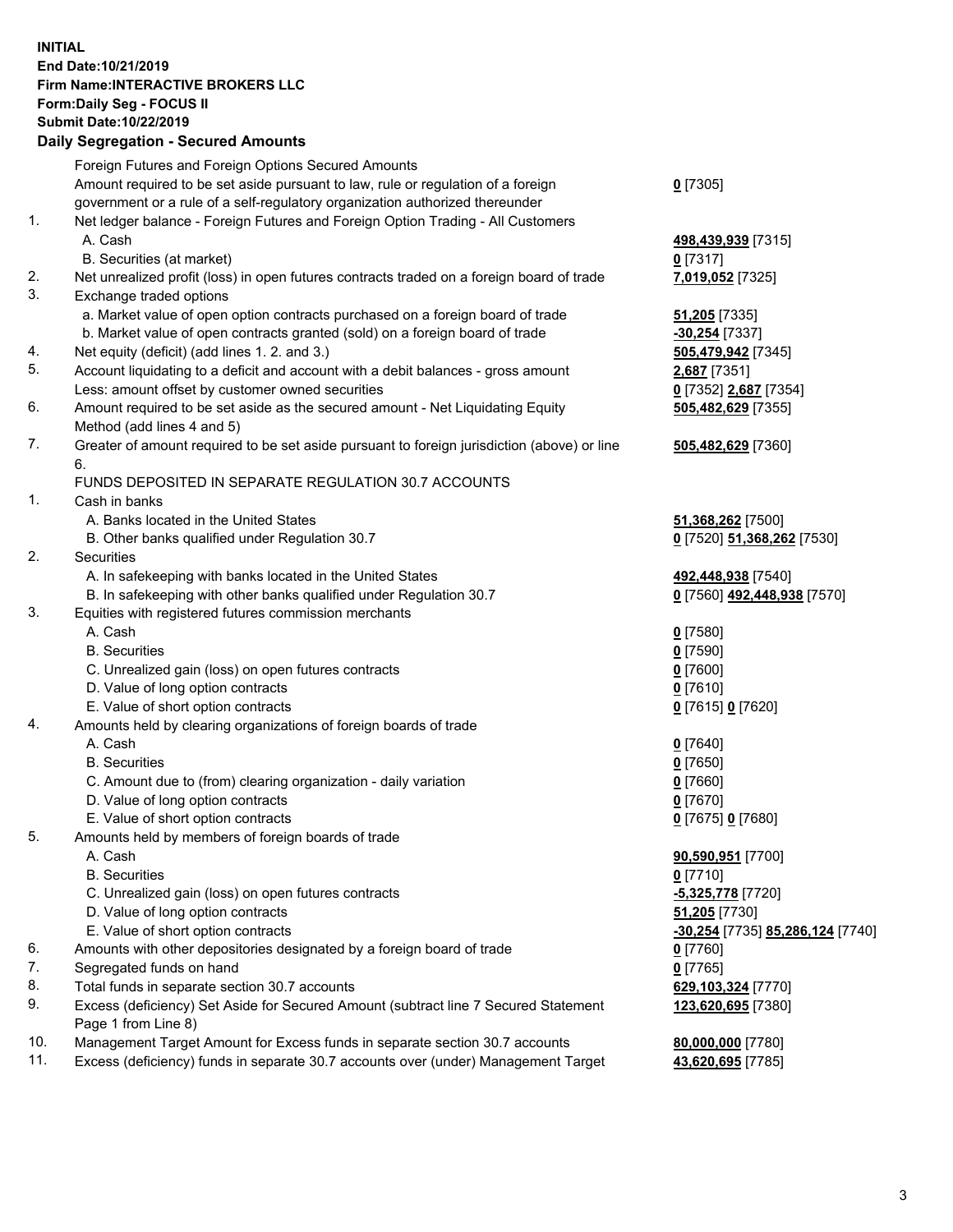**INITIAL End Date:10/21/2019 Firm Name:INTERACTIVE BROKERS LLC Form:Daily Seg - FOCUS II Submit Date:10/22/2019 Daily Segregation - Segregation Statement** SEGREGATION REQUIREMENTS(Section 4d(2) of the CEAct) 1. Net ledger balance A. Cash **4,083,783,180** [7010] B. Securities (at market) **0** [7020] 2. Net unrealized profit (loss) in open futures contracts traded on a contract market **-60,580,752** [7030] 3. Exchange traded options A. Add market value of open option contracts purchased on a contract market **182,248,301** [7032] B. Deduct market value of open option contracts granted (sold) on a contract market **-181,032,535** [7033] 4. Net equity (deficit) (add lines 1, 2 and 3) **4,024,418,194** [7040] 5. Accounts liquidating to a deficit and accounts with debit balances - gross amount **980,077** [7045] Less: amount offset by customer securities **0** [7047] **980,077** [7050] 6. Amount required to be segregated (add lines 4 and 5) **4,025,398,271** [7060] FUNDS IN SEGREGATED ACCOUNTS 7. Deposited in segregated funds bank accounts A. Cash **927,242,440** [7070] B. Securities representing investments of customers' funds (at market) **2,027,472,990** [7080] C. Securities held for particular customers or option customers in lieu of cash (at market) **0** [7090] 8. Margins on deposit with derivatives clearing organizations of contract markets A. Cash **3,165,830** [7100] B. Securities representing investments of customers' funds (at market) **1,270,952,088** [7110] C. Securities held for particular customers or option customers in lieu of cash (at market) **0** [7120] 9. Net settlement from (to) derivatives clearing organizations of contract markets **-3,712,041** [7130] 10. Exchange traded options A. Value of open long option contracts **182,279,372** [7132] B. Value of open short option contracts **-181,119,653** [7133] 11. Net equities with other FCMs A. Net liquidating equity **0** [7140] B. Securities representing investments of customers' funds (at market) **0** [7160] C. Securities held for particular customers or option customers in lieu of cash (at market) **0** [7170] 12. Segregated funds on hand **0** [7150] 13. Total amount in segregation (add lines 7 through 12) **4,226,281,026** [7180] 14. Excess (deficiency) funds in segregation (subtract line 6 from line 13) **200,882,755** [7190] 15. Management Target Amount for Excess funds in segregation **155,000,000** [7194]

16. Excess (deficiency) funds in segregation over (under) Management Target Amount Excess

**45,882,755** [7198]